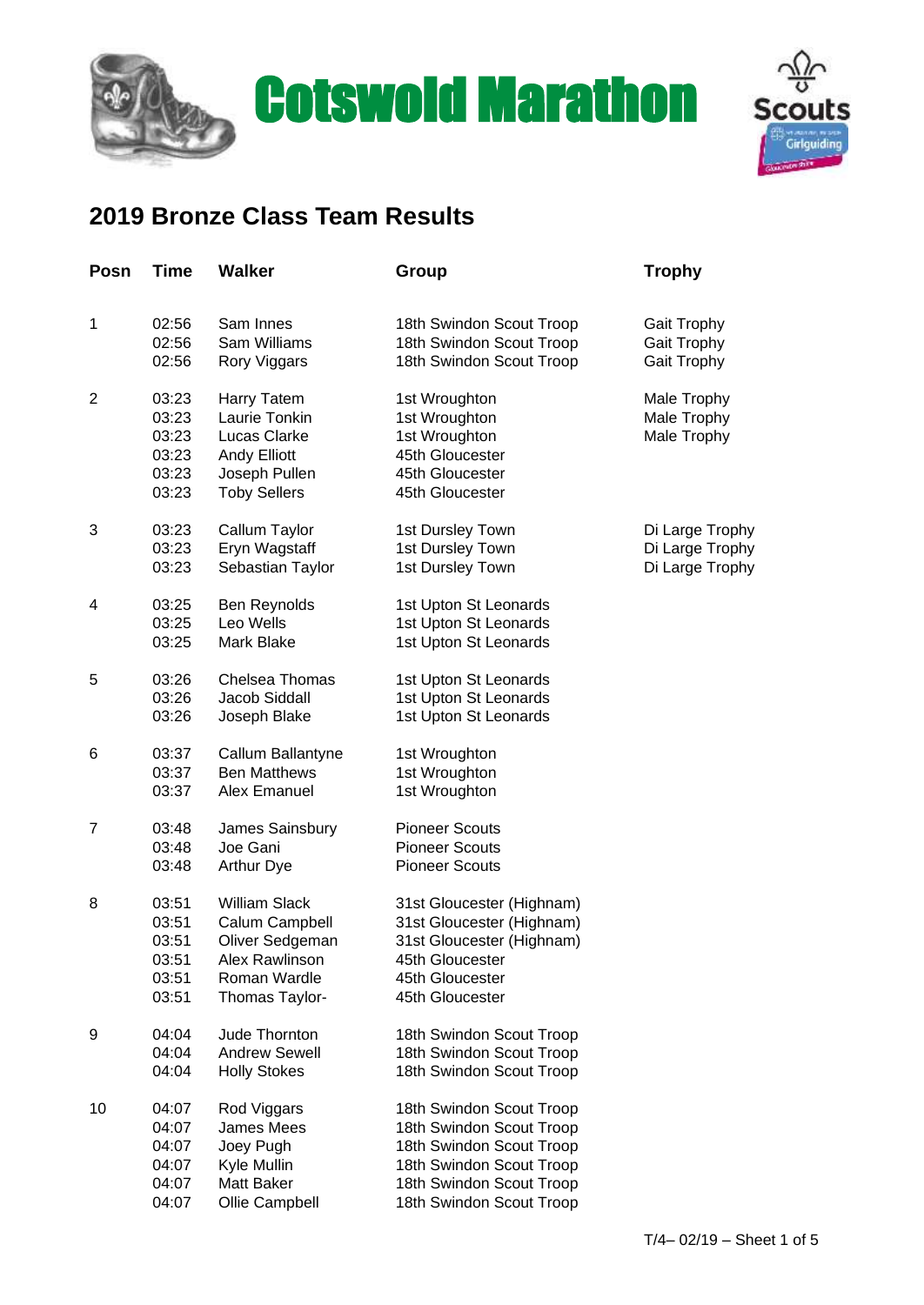| 11 | 04:16<br>04:16<br>04:16                            | <b>Woody Huntley</b><br>Isaac Thompson<br>Luka Chaddah-                                                | Nailsworth and Forest Green<br>Nailsworth and Forest Green<br>Nailsworth and Forest Green                                                                                                    |                                                 |
|----|----------------------------------------------------|--------------------------------------------------------------------------------------------------------|----------------------------------------------------------------------------------------------------------------------------------------------------------------------------------------------|-------------------------------------------------|
| 12 | 04:20<br>04:20<br>04:20                            | Charlie Davidson<br><b>Chloe Lawrence</b><br>Sophia Bell                                               | 31st Gloucester (Highnam)<br>31st Gloucester (Highnam)<br>31st Gloucester (Highnam)                                                                                                          |                                                 |
| 13 | 04:25<br>04:25<br>04:25                            | Amelia Bolton<br>Ella Wright<br>Matilda Bustin                                                         | <b>Eynsham Guides</b><br><b>Eynsham Guides</b><br><b>Eynsham Guides</b>                                                                                                                      | Female Trophy<br>Female Trophy<br>Female Trophy |
| 14 | 04:30<br>04:30<br>04:30                            | Jack Rodgers<br>Josh Turk<br><b>Will Pearce</b>                                                        | 22nd Gloucester (St Barnabas)<br>22nd Gloucester (St Barnabas)<br>22nd Gloucester (St Barnabas)                                                                                              |                                                 |
| 15 | 04:32<br>04:32<br>04:32                            | Daisy Edwards<br><b>Ellie Mitchell</b><br><b>Maisey Beal</b>                                           | 21st Gloucester Guides<br>21st Gloucester Guides<br>21st Gloucester Guides                                                                                                                   |                                                 |
| 16 | 04:39<br>04:39<br>04:39                            | <b>Chloe Pressey</b><br><b>Emily Davis</b><br>Khushi Saini                                             | 21st Gloucester Guides<br>21st Gloucester Guides<br>21st Gloucester Guides                                                                                                                   |                                                 |
| 17 | 04:40<br>04:40<br>04:40                            | Nancy Chew<br><b>Megan Stokes</b><br>Libby Pressey                                                     | 21st Gloucester Guides<br>21st Gloucester Guides<br>21st Gloucester Guides                                                                                                                   |                                                 |
| 18 | 04:43<br>04:43<br>04:43                            | <b>Matthew Brooks</b><br>Simeon Gruber<br><b>Cameron Siverthorn</b>                                    | 1st Dursley Town<br>1st Dursley Town<br>1st Dursley Town                                                                                                                                     |                                                 |
| 19 | 04:50<br>04:50<br>04:50                            | Oliver Brum<br><b>Phil Gittins</b><br>Simon Fitzgibbon                                                 | 44th Bristol Scouts<br>44th Bristol Scouts<br>44th Bristol Scouts                                                                                                                            |                                                 |
| 20 | 04:51<br>04:51<br>04:51                            | <b>Thalia Worsley</b><br><b>Edward Ainsley</b><br>Sam Spiller                                          | 44th Bristol Scouts<br>44th Bristol Scouts<br>44th Bristol Scouts                                                                                                                            |                                                 |
| 21 | 04:52<br>04:52<br>04:52                            | Ross Bradley<br>George Howes<br><b>Oliver Matthews</b>                                                 | 11th Gloucester (Hucclecote)<br>11th Gloucester (Hucclecote)<br>11th Gloucester (Hucclecote)                                                                                                 |                                                 |
| 22 | 04:54<br>04:54<br>04:54<br>04:54<br>04:54<br>04:54 | Hollie Wylie<br>Leah Plant<br>Sam Newman<br><b>Emily Burton</b><br>Huy-Quang Le<br>Xavier Flight       | 11th Gloucester (Hucclecote)<br>11th Gloucester (Hucclecote)<br>11th Gloucester (Hucclecote)<br>38th Gloucester (Longlevens)<br>38th Gloucester (Longlevens)<br>38th Gloucester (Longlevens) |                                                 |
| 23 | 04:54<br>04:54<br>04:54                            | Freyia O'Hara<br><b>William Hotchkins</b><br>Aimee Truckle                                             | 41st Gloucester<br>41st Gloucester<br>41st Gloucester                                                                                                                                        |                                                 |
| 24 | 05:09<br>05:09<br>05:09<br>05:09<br>05:09<br>05:09 | <b>Harry Post</b><br>Josie Jones<br>Tom Weiss<br><b>Caleb Watkins</b><br>Louis Sedgeman<br>Nathan Pope | 1st Ruardean Scouts<br>1st Ruardean Scouts<br>1st Ruardean Scouts<br>31st Gloucester (Highnam)<br>31st Gloucester (Highnam)<br>31st Gloucester (Highnam)                                     |                                                 |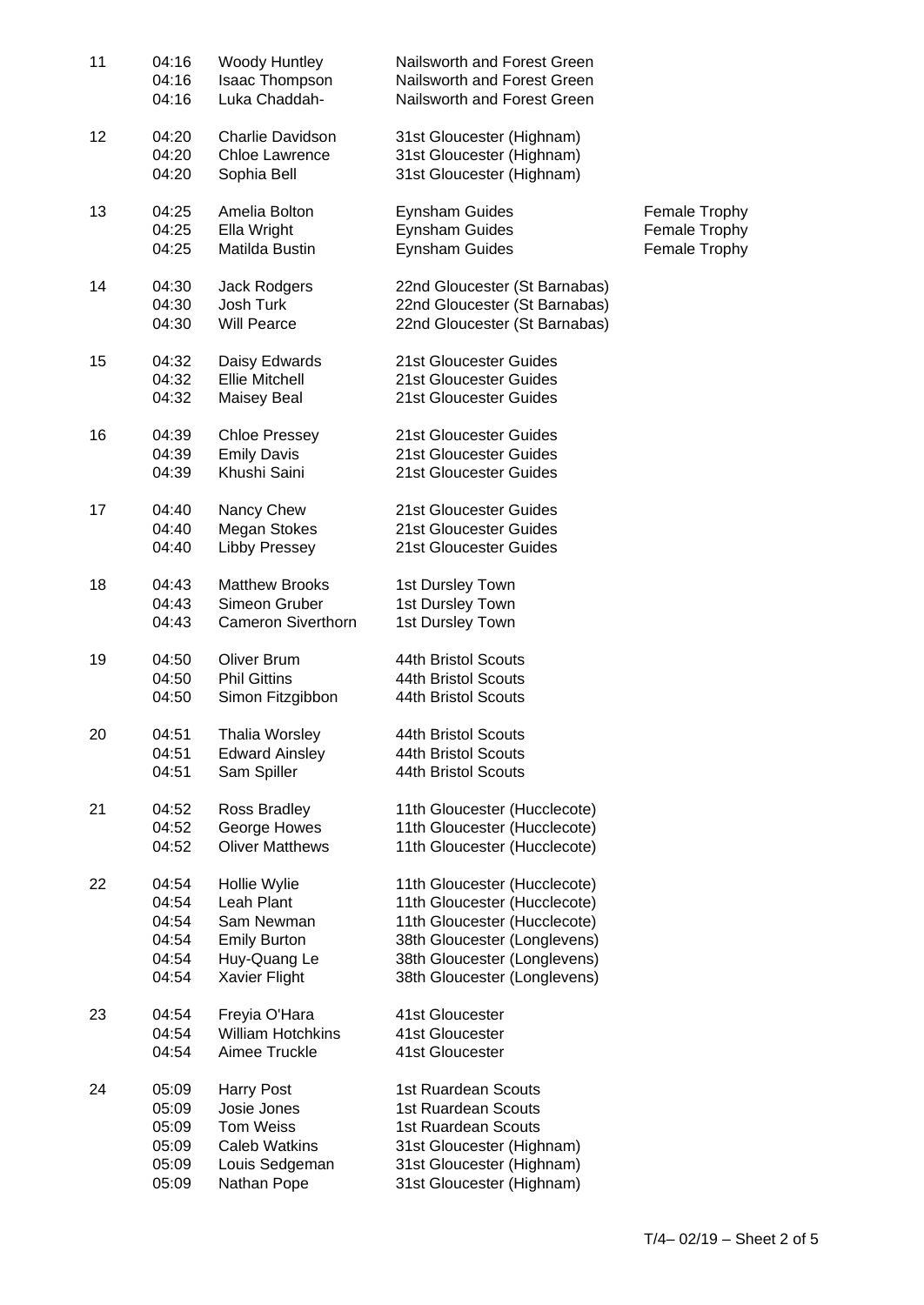| 25 | 05:10 | Deacon Shearer            | 1st Ruardean Scouts           |
|----|-------|---------------------------|-------------------------------|
|    | 05:10 | Tom Wynn                  | 1st Ruardean Scouts           |
|    | 05:10 | <b>Oliver Brain</b>       | 1st Ruardean Scouts           |
|    | 05:10 | <b>Taran Desai</b>        | 31st Gloucester (Highnam)     |
|    | 05:10 | Duncan Campbell           | 31st Gloucester (Highnam)     |
|    | 05:10 | Joseph Campbell           | 31st Gloucester (Highnam)     |
| 26 | 05:12 | Alex Amato                | Slimbridge Scouts             |
|    | 05:12 | <b>Fynton Roberts</b>     | Slimbridge Scouts             |
|    | 05:12 | <b>Stanley Davies</b>     | Slimbridge Scouts             |
| 27 | 05:13 | <b>Toby Brierley</b>      | 41st Cheltenham               |
|    | 05:13 | <b>Matt Jenkins</b>       | 41st Cheltenham               |
|    | 05:13 | <b>Madeleine Watine</b>   | 41st Cheltenham               |
| 28 | 05:14 | Dmitry Polyntsev          | 41st Cheltenham               |
|    | 05:14 | Lucy Windust              | 41st Cheltenham               |
|    | 05:14 | <b>Adam Evans</b>         | 41st Cheltenham               |
|    | 05:14 | <b>Beth Moore</b>         | 48th Gloucester (Quedgeley)   |
|    | 05:14 | Keira Wade                | 48th Gloucester (Quedgeley)   |
|    | 05:14 | <b>Marcus Phelps</b>      | 48th Gloucester (Quedgeley)   |
| 29 | 05:15 | <b>Nathaniel Marriott</b> | 48th Gloucester (Quedgeley)   |
|    | 05:15 | <b>Ethan Chiver</b>       | 48th Gloucester (Quedgeley)   |
|    | 05:15 | Kiara Barber              | 48th Gloucester (Quedgeley)   |
| 30 | 05:19 | <b>Toby Jenkins</b>       | 41st Cheltenham               |
|    | 05:19 | <b>Charles Baylis</b>     | 41st Cheltenham               |
|    | 05:19 | <b>David Watkins</b>      | 41st Cheltenham               |
| 31 | 05:24 | Eilidh Campbell           | 31st Gloucester (Highnam)     |
|    | 05:24 | Juliet Bye                | 31st Gloucester (Highnam)     |
|    | 05:24 | Martha Campbell           | 31st Gloucester (Highnam)     |
| 32 | 05:28 | <b>Matthew Sugar</b>      | 1st Backwell Scouts (Tuesday) |
|    | 05:28 | Nathan Rhodes             | 1st Backwell Scouts (Tuesday) |
|    | 05:28 | <b>Oliver Mainstone</b>   | 1st Backwell Scouts (Tuesday) |
| 33 | 05:31 | Chris Brum                | 44th Bristol Scouts           |
|    | 05:31 | Mike O'Donnell            | 44th Bristol Scouts           |
|    | 05:31 | Oscar Cooke               | 44th Bristol Scouts           |
| 34 | 05:32 | Ambrose                   | 44th Bristol Scouts           |
|    | 05:32 | <b>Felix Gittins</b>      | 44th Bristol Scouts           |
|    | 05:32 | Monty Ridsdale            | 44th Bristol Scouts           |
| 35 | 05:33 | <b>Freddie Domaille</b>   | 1st Backwell Scouts (Tuesday) |
|    | 05:33 | Jake MacDonald            | 1st Backwell Scouts (Tuesday) |
| 36 | 05:34 | Thomas Baughan            | 1st Backwell Scouts (Tuesday) |
|    | 05:34 | <b>Connor Ball</b>        | 1st Backwell Scouts (Tuesday) |
|    | 05:34 | Daniel Gore               | 1st Backwell Scouts (Tuesday) |
| 37 | 05:54 | Max Webb                  | Brockworth & St Augustines    |
|    | 05:54 | Ewan Watson               | Brockworth & St Augustines    |
|    | 05:54 | Jacob Taylor              | Brockworth & St Augustines    |
| 38 | 06:25 | <b>Albert Edwards</b>     | 31st Bath (St Barnabas)       |
|    | 06:25 | Coby Higgins              | 31st Bath (St Barnabas)       |
|    | 06:25 | <b>Matt Clark</b>         | 31st Bath (St Barnabas)       |
| 39 | 06:26 | Jacob Hudson              | 31st Bath (St Barnabas)       |
|    | 06:26 | <b>Ted Hinton</b>         | 31st Bath (St Barnabas)       |
|    | 06:26 | Angus Bateman             | 31st Bath (St Barnabas)       |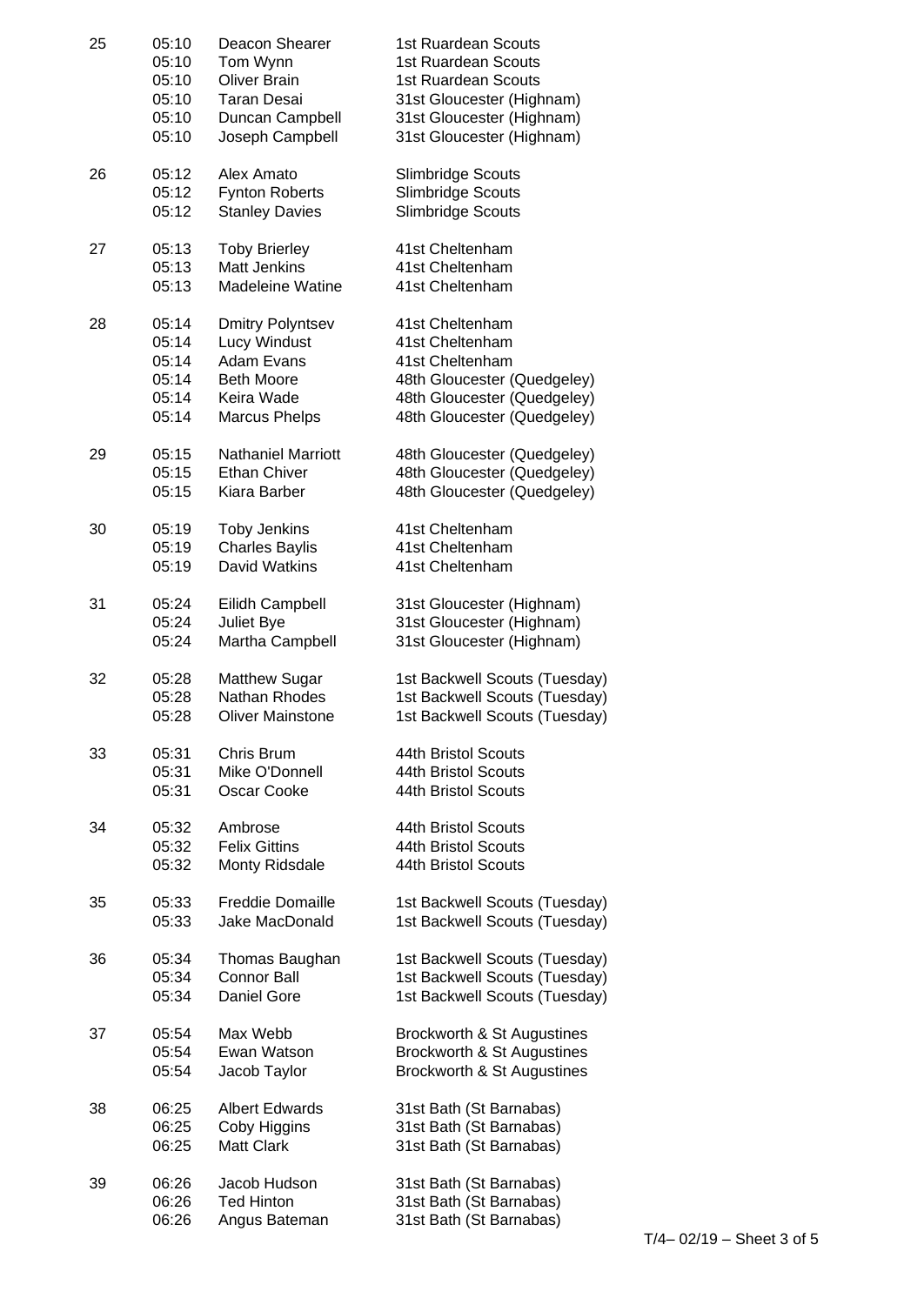| 40 | 06:27<br>06:27 | Thomas Brander<br><b>Matthew Smith</b> | 1st Frampton Cotterell<br>1st Frampton Cotterell |
|----|----------------|----------------------------------------|--------------------------------------------------|
|    | 06:27          | Alex Vice                              | 1st Frampton Cotterell                           |
| 41 | 06:40          | Luka Newton                            | 1st Frampton Cotterell                           |
|    | 06:40          | Simon Smith                            | 1st Frampton Cotterell                           |
|    | 06:40          | Hannah Edwards                         | 1st Frampton Cotterell                           |
| 42 | 06:55          | Henry Hobbs                            | 1st Backwell Scouts (Tuesday)                    |
|    | 06:55          | Jill Hobbs                             | 1st Backwell Scouts (Tuesday)                    |
|    | 06:55          | <b>Reuben Marriott-</b>                | 1st Backwell Scouts (Tuesday)                    |
| 43 | 06:56          | Jamie Sugar                            | 1st Backwell Scouts (Tuesday)                    |
|    | 06:56          | <b>Katie Cliffe</b>                    | 1st Backwell Scouts (Tuesday)                    |
|    | 06:56          | Aletor Odigie                          | 1st Backwell Scouts (Tuesday)                    |
| 44 | 07:07          | Ethan Whale                            | 1st Backwell Scouts (Friday)                     |
|    | 07:07          | Rosie Walker                           | 1st Backwell Scouts (Friday)                     |
|    | 07:07          | Ruby Wood                              | 1st Backwell Scouts (Friday)                     |
|    | 07:07          | Theo Power                             | 1st Backwell Scouts (Friday)                     |
|    | 07:07          | <b>Tony Baxter</b>                     | 1st Backwell Scouts (Friday)                     |
|    | 07:07          | Diego Basma                            | 1st Backwell Scouts (Friday)                     |
| 45 | 07:08          | Olivia Stuart-Hunt                     | 1st Backwell Scouts (Friday)                     |
|    | 07:08          | Georgia Moran                          | 1st Backwell Scouts (Friday)                     |
|    | 07:08          | Hannah Payne                           | 1st Backwell Scouts (Friday)                     |

## **2019 Bronze Class Individual Results**

| 1              | 02:56 | <b>Tony Martin</b>        | 18th Swindon Scout Troop      |
|----------------|-------|---------------------------|-------------------------------|
| $\overline{2}$ | 03:23 | <b>Matthew Bather</b>     | 1st Wroughton                 |
|                | 03:23 | Peter Tootell             | 1st Dursley Town              |
| 4              | 03:25 | <b>Tom Siddall</b>        | 1st Upton St Leonards         |
| 5              | 03:37 | Jamie McRobie             | 1st Wroughton                 |
| 6              | 03:48 | Gina Moullec              | <b>Pioneer Scouts</b>         |
| $\overline{7}$ | 03:51 | <b>Scott Lawrence</b>     | 31st Gloucester (Highnam)     |
|                | 03:51 | Andy Rawlinson            | 45th Gloucester               |
|                | 03:51 | John Shirley              | 45th Gloucester               |
| 10             | 04:15 | David Gill                | Nailsworth and Forest Green   |
|                | 04:15 | Hamish Bide               | Nailsworth and Forest Green   |
| 12             | 04:16 | <b>Jake Freer</b>         | Nailsworth and Forest Green   |
| 13             | 04:20 | William Bye               | 31st Gloucester (Highnam)     |
| 14             | 04:25 | <b>Holly Taylor</b>       | <b>Eynsham Guides</b>         |
|                | 04:25 | <b>Sinead Andrews</b>     | <b>Eynsham Guides</b>         |
| 16             | 04:30 | Jacob Duncum              | 22nd Gloucester (St Barnabas) |
|                | 04:30 | James Newman              | 22nd Gloucester (St Barnabas) |
| 18             | 04:32 | <b>Helen Davies</b>       | 21st Gloucester Guides        |
| 19             | 04:40 | <b>Neil Davies</b>        | 21st Gloucester Guides        |
| 20             | 04:43 | <b>Tyrell Evans</b>       | 1st Dursley Town              |
|                | 04:43 | Alexandra Jenkins         | 1st Dursley Town              |
| 22             | 04:52 | James Harley              | 11th Gloucester (Hucclecote)  |
|                | 04:52 | Zac Harley                | 11th Gloucester (Hucclecote)  |
| 24             | 04:54 | James Newman              | 11th Gloucester (Hucclecote)  |
|                | 04:54 | <b>Thomas Newman</b>      | 11th Gloucester (Hucclecote)  |
|                | 04:54 | Andrew Cook               | 38th Gloucester (Longlevens)  |
|                | 04:54 | Tink Le                   | 38th Gloucester (Longlevens)  |
| 28             | 05:09 | Peter Thomas              | 1st Ruardean Scouts           |
|                | 05:09 | Robert Sedgeman           | 31st Gloucester (Highnam)     |
| 30             | 05:10 | David Pope                | 31st Gloucester (Highnam)     |
| 31             | 05:12 | <b>Richard King</b>       | 1st Dursley Town              |
| 32             | 05:14 | Samuel James              | 48th Gloucester (Quedgeley)   |
| 33             | 05:19 | James Green               | 41st Cheltenham               |
|                | 05:19 | <b>Tilly Ruddal-Lewis</b> | 41st Cheltenham               |